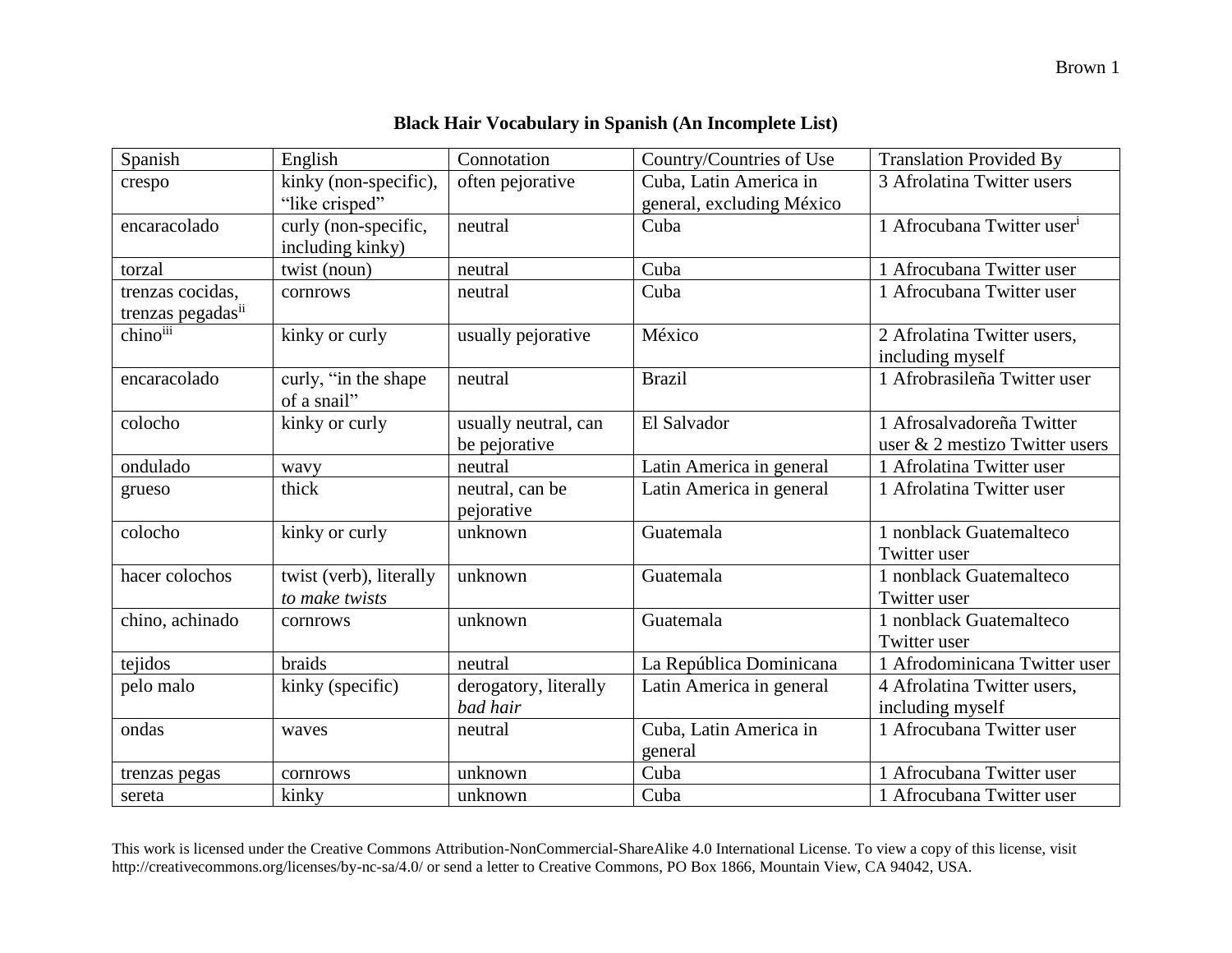| peine caliente          | hot comb            | neutral             | Latin America in general | 1 Garífuna-Hondureña Twitter |
|-------------------------|---------------------|---------------------|--------------------------|------------------------------|
|                         |                     |                     |                          | user                         |
| rulo                    | kinky (type 4a, 4b) | neutral             | Latin America in general | 1 Afrolatina Twitter user    |
|                         | or curly in general |                     |                          |                              |
| raratonga               | afro                | neutral             | coast of Oaxaca, México  | 1 Afromexicano Twitter user  |
| puchunco                | kinky/coily         | neutral             | coast of Oaxaca, México  | 1 Afromexicano Twitter user  |
|                         | (specific)          |                     |                          |                              |
| pelo cuco <sup>iv</sup> | kinky-coily         | neutral,            | coast of Oaxaca, México  | 1 Afromexicano Twitter user  |
|                         | (specific)          | joking/affectionate |                          |                              |
| hinchado                | kinky/"puffy"       | pejorative          | not widely used          | 1 Afrolatina Twitter user    |
| grifo                   | kinky (specific)    | derogatory          | Puerto Rico              | 1 Afropuertorriqueña Twitter |
|                         |                     |                     |                          | user                         |

<sup>&</sup>lt;sup>i</sup> The same Afrocubana Twitter user provided the first 4 translations. When asked if any of the translations she provided had derogatory or negative connotations, she replied: "i'm pretty sure they do not. podría ser que el término "crespo" fuera malinterpretado dependiendo de la persona pero por lo que yo sé y por la información que he recibido te puedo asegurar que no es despectivo," meaning *It is possible that the term "crespo" can be misinterpreted, depending on the person, but as far as I know, and with the information I have received, I can assure you that it is not inherently derogatory."*

 $\overline{a}$ 

ii Bing Translate option on Twitter desktop translates this to "braids cooked or braids glued."

iii "Chino" can also be used to describe thick curly hair that is not kinky. From what I understand, "chino" became a popular term in Mexico, in areas where Africans and Asians (especially Pacific islanders) were enslaved. Due to the geographical proximity and similar social standing of both groups, the identities became conflated. During certain parts of the colonial era, the only people legally allowed to be slaves were Africans. Many enslaved Asians were listed as "africanos" on the census. Additionally, Africans were sometimes referred to as "chinos." iv Cuco is a type of bird.